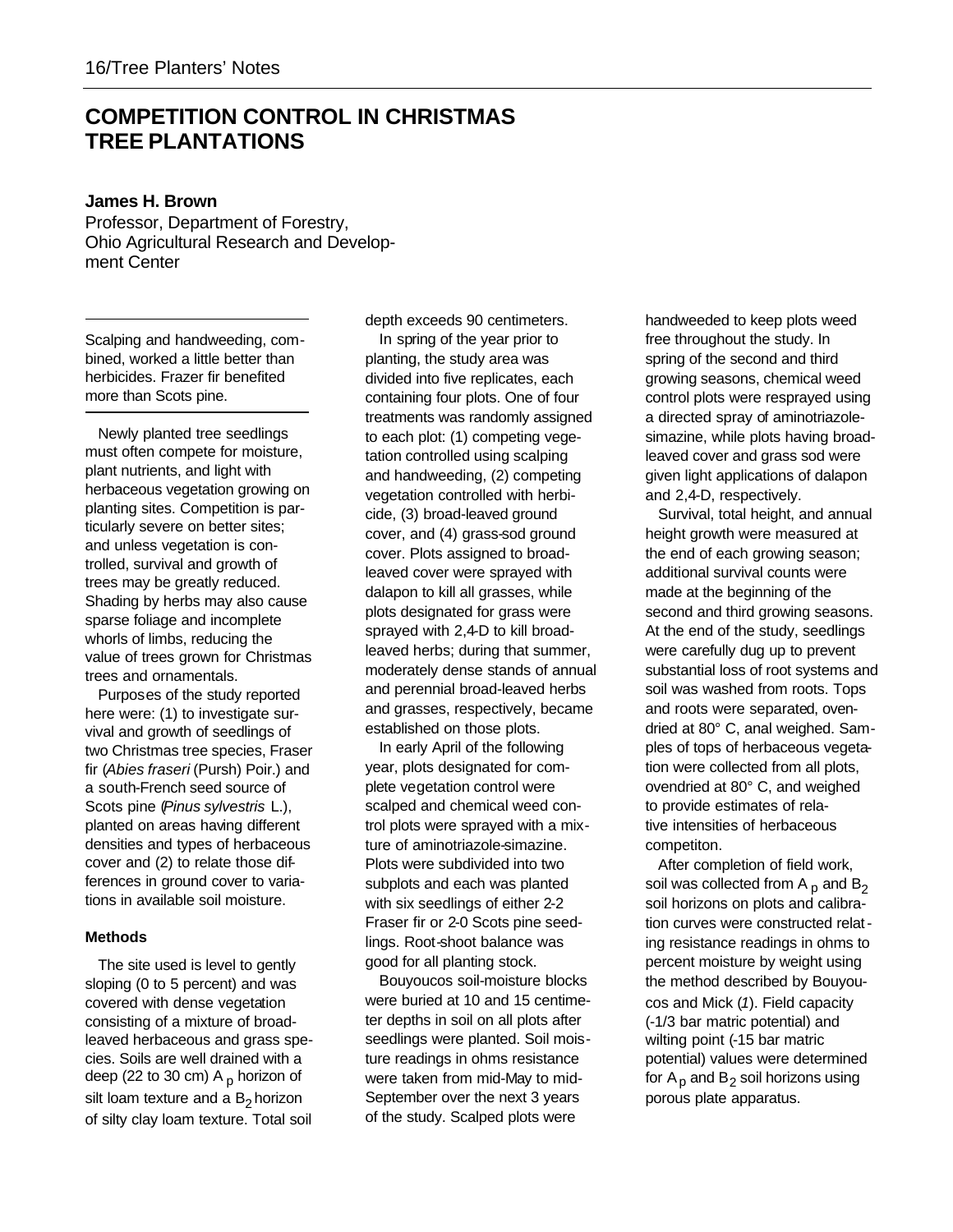Data were analyzed for a splitplot experimental design, with the weed control method and vegetation type as the main-plot, the species as subplot, and five replications.

### **Results and Discussion**

There were significant differences in average survival and growth of Fraser fir and Scots pine seedlings from the effects of weed control and vegetation type treatments. Seedling weights also differed significantly between the two species depending on the treatment used on plots; species X treatment interactions were not significant for survival and height growth. For both species, top and root weights were similarly affected by different treatments and there were no significant differences between years in annual height growth attributable to treatment.

Survival and growth of seedlings were generally closely related to cover treatments on plots, which, in turn, were related to soil moisture. Height growth and seedling weights were greatest on scalped plots where soil moisture was consistently highest during periods of high moisture stress. On plots where vegetation was controlled with aminotriazole-simazine, small amounts of vegetation survived or reinvaded plots, moisture was slightly but not significantly lower, and height growth of trees was reduced by approximately 10 percent and seedling weights by approximately 20 percent. After 3 years, survival of trees on scalped and herbicide plots averaged 90 percent. All mortality of seedlings occurred during the first summer or winter after planting. Field observations indicated that seedlings were well established and little or no additional mortality would have occurred (tables 1, 2; figures 1, 2). Where weed control

was used, soils were never below the wilting point and only about one-fourth of soil moisture readings were less than 16 percent (table 2).

On plots where mechanical or chemical weed control was not used, moisture was significantly lower during dry periods and survival and growth of Fraser fir and Scots pine seedlings were significantly reduced. There were con-



**Figure 1.—***Fraser fir seedlings grown for 3 years on plots having different methods of weed control or different types of herbaceous cover. Left to right: (1) plot scalped and handweeded, (2) vegetation controlled with herbicide, (3) plot with broad-leaved herbaceous cover, and (4) plot with grass-sod cover.*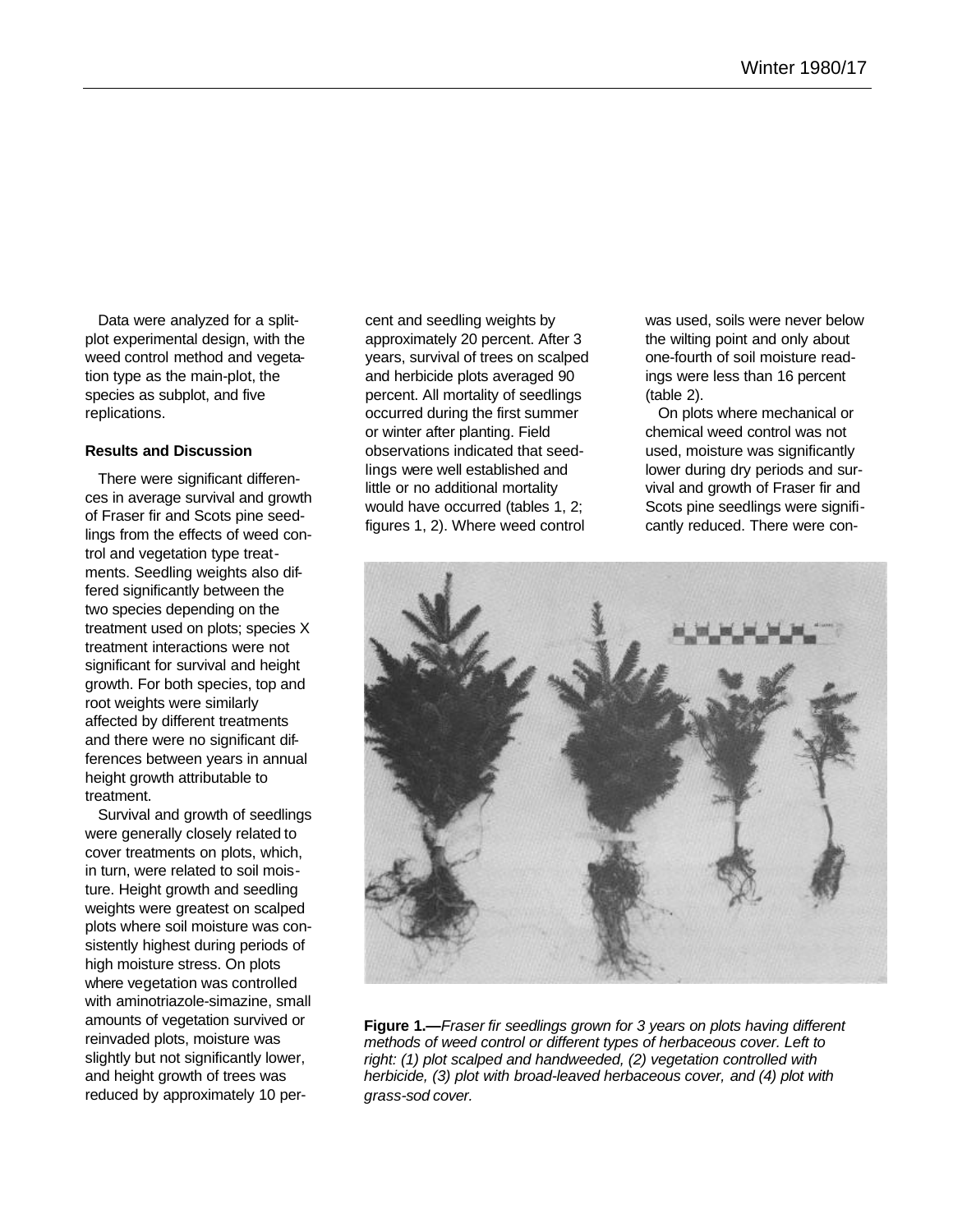

**Figure 2.—***Scots pine of a south-French seed source grown for 3 years on plots having different methods of weed control or different types of herbaceous cover. Left to right: (1) plots scalped and handweeded, (2) vegetation controlled with herbicide, (3) plot with broad-leaved herbaceous cover, and (4) plot with grass-sod cover.*

sistent differences between areas having broad-leaved herbs and grass sod, with moisture, as well as survival and growth, being higher on plots having broad-leaved cover. On areas with broad-leaved herbs, survival averaged 67 percent for Scots pine and 60 percent for Fraser fir; on areas with grass sod, survival of the two species was 60 and 47 percent, respectively. Mortality of seedlings generally occurred over the 3 years of the study and field observations

indicated that additional trees of both species would have died if the study had continued. Average height growth was approximately 40 percent less on broad-leaved herb and grass plots than on plots where vegetation was controlled by scalping and handweeding. Average seedling weights were approximately 50 to 60 percent lower, with Fraser fir seedlings being more affected by vegetative competition than seedlings of Scots pine (tables 1, 2; figured 1, 2). On plots covered with broadleaved herbs or grass, soil moisture was in the 11 to 15 percent range on approximately one-third of the measurement dates and was below the wilting point on numerous occasions (table 2).

Differences in soil moisture were partly related to weight of competing herbaceous vegetation on plots. There was no vegetation on scalped and weeded plots where moisture was highest and only small amounts on herbicidetreated areas where moisture was almost as favorable. However, weight of herbaceous vegetation on plots having broad-leaved cover was nearly 50 percent greater than on grass-sod areas and approximately 300 percent greater than on plots sprayed with herbicide, despite the fact that moisture was generally lowest on grass plots. This can be explained in part by differences in rooting habit of grasses and broad-leaved herbs growing on study plots.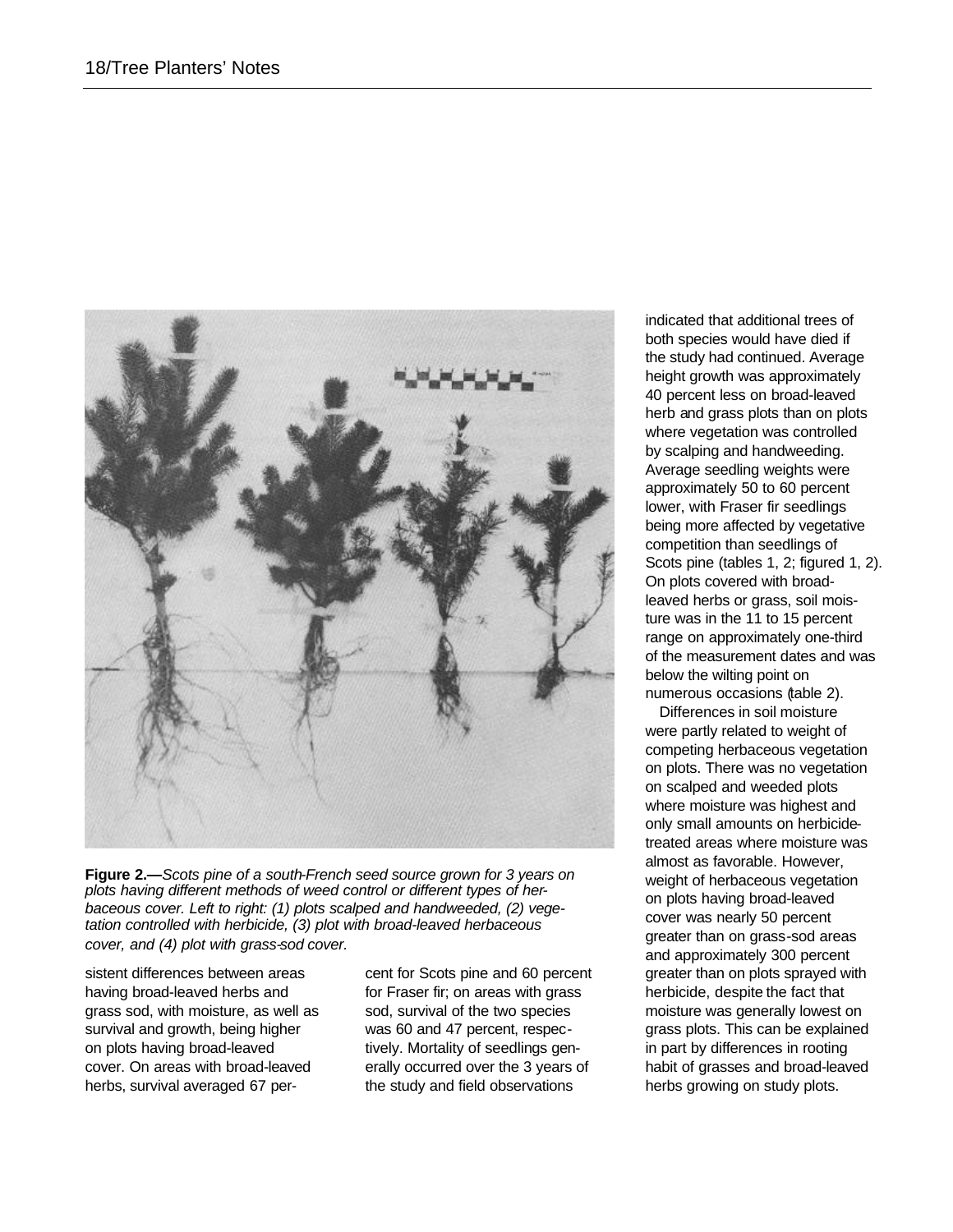| Type of cover                                  | Species                  | Survival         |           |           |           |           |                             |                |
|------------------------------------------------|--------------------------|------------------|-----------|-----------|-----------|-----------|-----------------------------|----------------|
| or<br>weed control<br>treatment                |                          | 1st Year<br>fall | 2d Year   |           | 3rd Year  |           | Cumulative<br>3-year height | Total<br>plant |
|                                                |                          |                  | spring    | fall      | spring    | fall      | growth                      | weight         |
|                                                |                          | percent -        |           |           |           |           | cm                          | gm             |
| Scalp and weed                                 | Fraser fir               | 100              | 93        | 93        | 93        | 93        | 30                          | 148            |
|                                                | Scots pine               | 93               | 87        | 87        | 87        | 87        | 51                          | 274            |
|                                                | Treatment average        | 96               | 90        | 90        | 90        | 90        | 41                          | 211            |
| Herbicide                                      | Fraser fir               | 100              | 93        | 93        | 93        | 93        | 26                          | 117            |
|                                                | Scots pine               | 87               | 87        | 87        | 87        | 87        | 46                          | 220            |
|                                                | Treatment average        | 93               | 90        | 90        | 90        | 90        | 36                          | 168            |
| Broad-leaved herb                              | Fraser fir               | 80               | 73        | 73        | 60        | 60        | 18                          | 64             |
|                                                | Scots pine               | 80               | 73        | 73        | 67        | 67        | 35                          | 151            |
|                                                | Treatment average        | 80               | 73        | 73        | 63        | 63        | 26                          | 107            |
| Grass sod                                      | Fraser fir               | 74               | 60        | 53        | 47        | 47        | 16                          | 49             |
|                                                | Scots pine               | 80               | 73        | 60        | 60        | 60        | 31                          | 111            |
|                                                | <b>Treatment average</b> | 77               | 66        | 53        | 53        | 53        | 23                          | 80             |
|                                                | Fraser fir average       | 88               | 80        | 78        | 72        | 73        | 22                          | 95             |
|                                                | Scots pine average       | 85               | 80        | 77        | 75        | 75        | 41                          | 189            |
| LSD <sub>.05</sub> (Treatment)                 |                          | 11               | 10        | 11        | 10        | 10        | 6                           | 10             |
| LSD <sub>.05</sub> (Species)                   |                          | <b>NS</b>        | <b>NS</b> | <b>NS</b> | <b>NS</b> | <b>NS</b> | 3                           | 9              |
| LSD <sub>.05</sub> (Species within treatment)  |                          | <b>NS</b>        | <b>NS</b> | <b>NS</b> | <b>NS</b> | <b>NS</b> | <b>NS</b>                   | 19             |
| LSD <sub>.05</sub> (Between treatment for same |                          |                  |           |           |           |           |                             |                |
| species)                                       |                          | <b>NS</b>        | <b>NS</b> | <b>NS</b> | <b>NS</b> | <b>NS</b> | <b>NS</b>                   | 14             |

**Table 1. —***Survival and growth of Fraser fir and Scots pine seedlings on plots having different types of weed control or herbaceous cover*

Field examination indicated that the grasses had a mat of fine fibrous roots which thoroughly occupied the upper 10 to 15 centimeters of soil. Broad-leaved herbs had root systems consisting of numerous large tap and lateral

roots, with smaller masses of fine roots which reached to greater depths (15 to 20 cm) but did not occupy the soil completely.

Differences between species in survival and growth were apparently related to rooting habit of

tree species, number and concentration of roots of herbaceous vegetation, and corresponding differences in soil moisture. Rooting of Fraser fir seedlings was confined almost exclusively to zones where competition for moisture